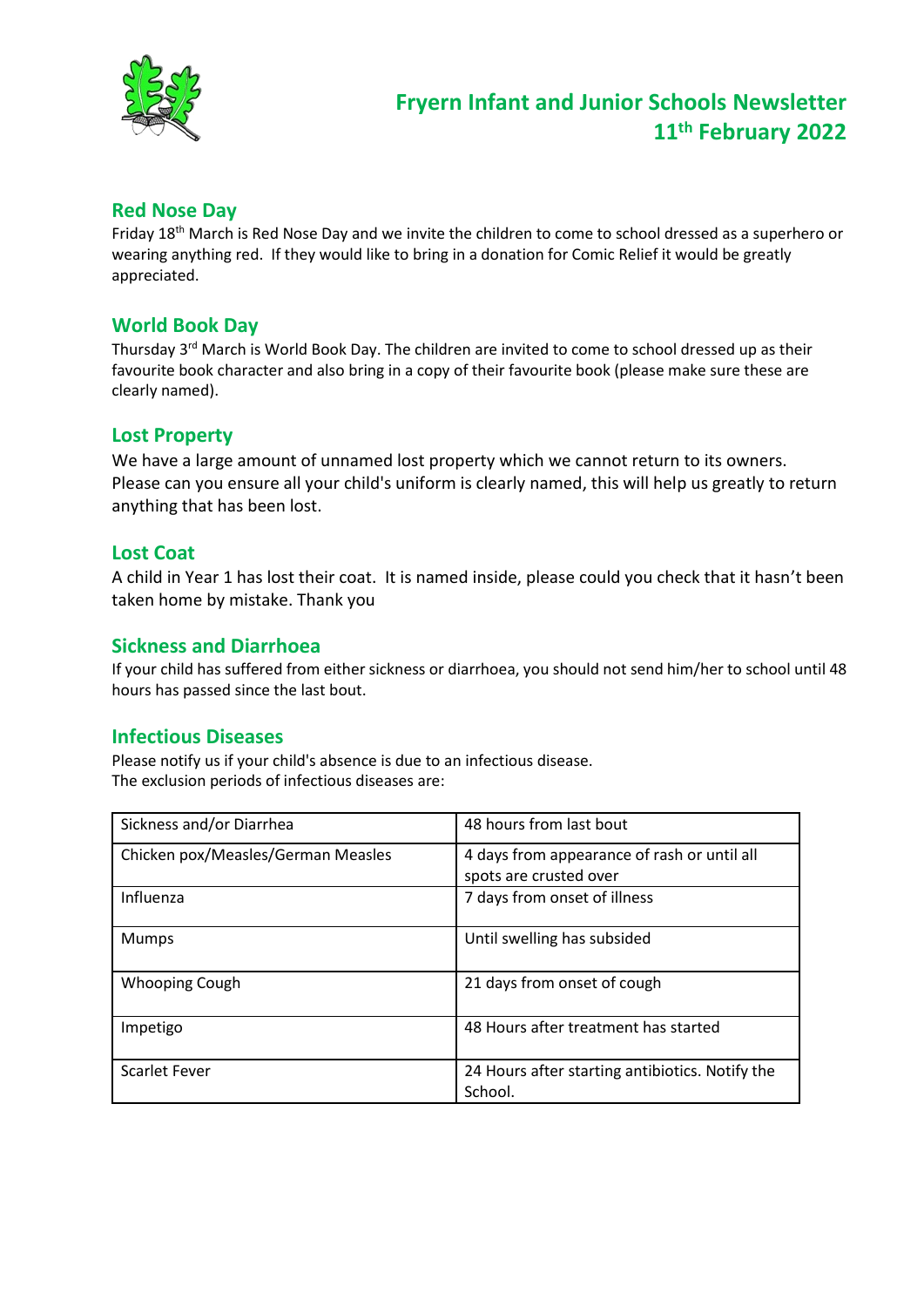## **INFANT SCHOOL CELEBRATIONS**

## **WORKERS OF THE WEEK**

**Otter** Georgia & Millie **Fox** Marnie & Francesca

**Butterfly** Akaal & Jessica **Squirrel** Harrison & Eliott

**Bumblebee** Khloe & Ben **Hedgehog** Ella & Rhys

## **READS**

50: Mia 100: Isaac 300: Ella 400: Jadey, Rebecca 500: Kacey

**HEADTEACHER AWARDS Year R**: Emily **Year 1: Year 2:** Chloë, Skye

# **JUNIOR SCHOOL CELEBRATIONS**

## **WORKERS OF THE WEEK**

| <b>Edward &amp; Connie</b>    |
|-------------------------------|
| Nathan & Joseph               |
| Isla, Daniel & Alice          |
| Amelia & Edward               |
| Khushi & Orla                 |
| Joshua & Lallana              |
| Josh, Erin & James            |
| Alexia, Genevieve & Archie    |
| Grace, Philippos & Brodie     |
| Amelia & Olivia               |
| Paige, Alice, Aiden & Jessica |
|                               |

## **READS**

75: Jamie, Gabrielle, Eddie 150: Sofia, Leila 225: Jessica, Alice, Sophia, Lucas, Millie 375: Khushi, Ellie, Freya, Ava 525: Grace

## **HEADTEACHER AWARDS**

**Year 3:** 

**Year 4:** Alice, Khushi, Ellie, Fleur, Aryian, Scott

**Year 5:** Hanne, Jazmin, Emilia, Isabelle, Summer, Alex, David, Isla, Eleanor, Hayley, Lola, Lauren, Eliana, Dom, Lena, Sam, Frances, Aubree, Jack, Jaiden, Emiko, Cerys, Archie, Divesh, Emir, Noah

**Year 6:** Brodie, Elodie, Freddy, Brianna